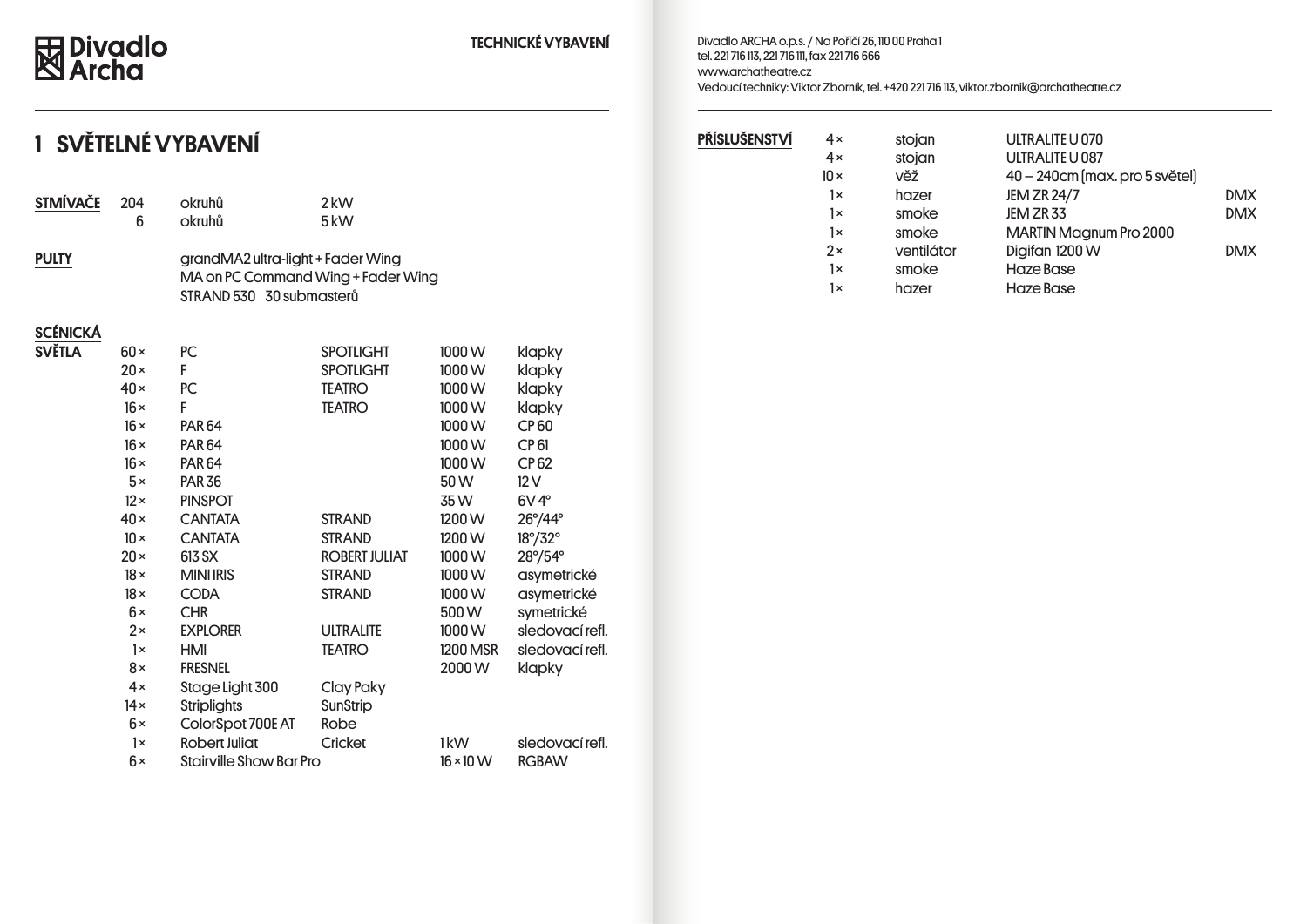### 2 ZVUKOVÉ VYBAVENÍ

| <b>MIXÁŽNÍ PULTY</b>                     | MIDAS PRO 2<br>MIDAS HERITAGE 1000 40/10/3/10<br>BEHRINGER X32 + MIDAS DL32 |          |
|------------------------------------------|-----------------------------------------------------------------------------|----------|
| <b>HLAVNÍ ZVUKOVÝ</b><br><b>SYSTÉM</b>   | MEYER SOUND $CQ - 2$<br>MEYER SOUND MSL-2A<br>MEYER SOUND 650 - P           |          |
| <b>EFEKTOVÝ ZVUKOVÝ</b><br><b>SYSTÉM</b> | <b>MEYER SOUND MID</b><br><b>MEYER SOUND M2D</b>                            |          |
| <b>MONITOROVÝ</b><br><b>SYSTÉM</b>       | <b>EAW LA 212</b>                                                           |          |
| <b>BEZDRÁTOVÝ</b><br><b>SYSTÉM</b>       | 10 kanálů<br>SHURE ULX $-$ D                                                | Kondenzá |
| <b>DOROZUMÍVACÍ</b><br><b>ZAŘÍZENÍ</b>   | CLEAR - COM [systém s 8 stanicemi]                                          |          |
|                                          |                                                                             |          |

#### **MIKROFONY**

| <b>Dynamické</b> | 6×         | Shure SM 58            |
|------------------|------------|------------------------|
|                  | $5\times$  | Shure SM 57            |
|                  | 4x         | Shure Beta 57          |
|                  | $5\times$  | Shure Beta 58          |
|                  | $2 \times$ | Shure Beta 56          |
|                  | $1\times$  | Shure Beta 52          |
|                  | $1\times$  | Shure KSM 8            |
|                  | $1\times$  | <b>AKGD112</b>         |
|                  | $1\times$  | <b>AUDIX D6</b>        |
|                  | $2 \times$ | Sennheiser MD 421      |
|                  | $2\times$  | Sennheiser MD 441      |
|                  | $2\times$  | Sennheiser e 606       |
|                  | $2\times$  | Sennheiser e 906       |
|                  | $2\times$  | Sennheiser e 604       |
|                  | 4x         | Sennheiser e 904       |
|                  | $1\times$  | Beyerdynamic TG-X 50   |
|                  | 1x         | Elektro-voice RE 20    |
| Kondenzátorové   | $2 \times$ | Shure SM 81            |
|                  | $2 \times$ | Shure Beta 87          |
|                  | $1\times$  | Shure Beta 91          |
|                  | $2\times$  | $Shure$ KSM $-9$       |
|                  | $2 \times$ | <b>AKG C 4000 B</b>    |
|                  | $2\times$  | AKG C 414              |
|                  | $6\times$  | <b>AKG C 451</b>       |
|                  | $2 \times$ | Schoeps CMC-5U + MK 4g |
|                  | $2 \times$ | Sennheiser MKH 40      |
|                  | $4 \times$ | <b>DPA 4099</b>        |
|                  | 2x         | CROWN PCC 160          |
| <b>DI BOX</b>    | $4 \times$ | <b>Radial J48</b>      |
|                  | $4 \times$ | <b>Radial PRO D2</b>   |
|                  | $4 \times$ | $BSS AR - 133$         |
|                  | 1×         | <b>Radial USB Pro</b>  |